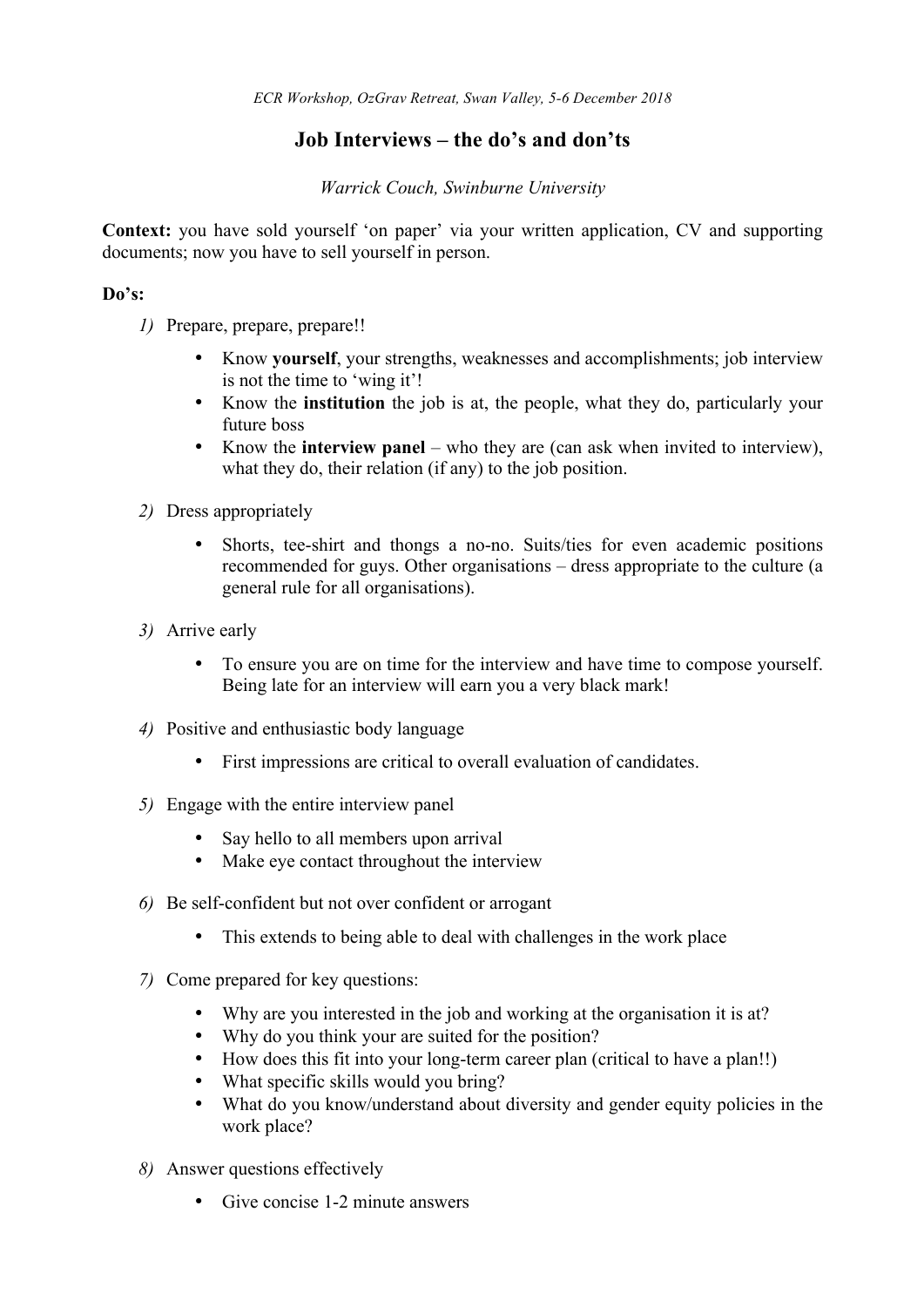- Provide examples to back up your accomplishments and how you have dealt with difficult situations in the work place in the past.
- *9)* Come prepared with thoughtful/probing/strategic questions for the interview panel.
- *10*) Be professional
	- Do not bad-mouth previous employers, work colleagues, organisations!

#### **Don'ts**

- Don't be late for your interview
- Don't be verbose in answering questions
- Don't be arrogant or over-confident
- Don't be ignorant about the position you have applied for and/or the organisation it is at
- Don't be unprofessional in terms of your dress, demeanour, and talking negatively about previous employers, work colleagues and organisations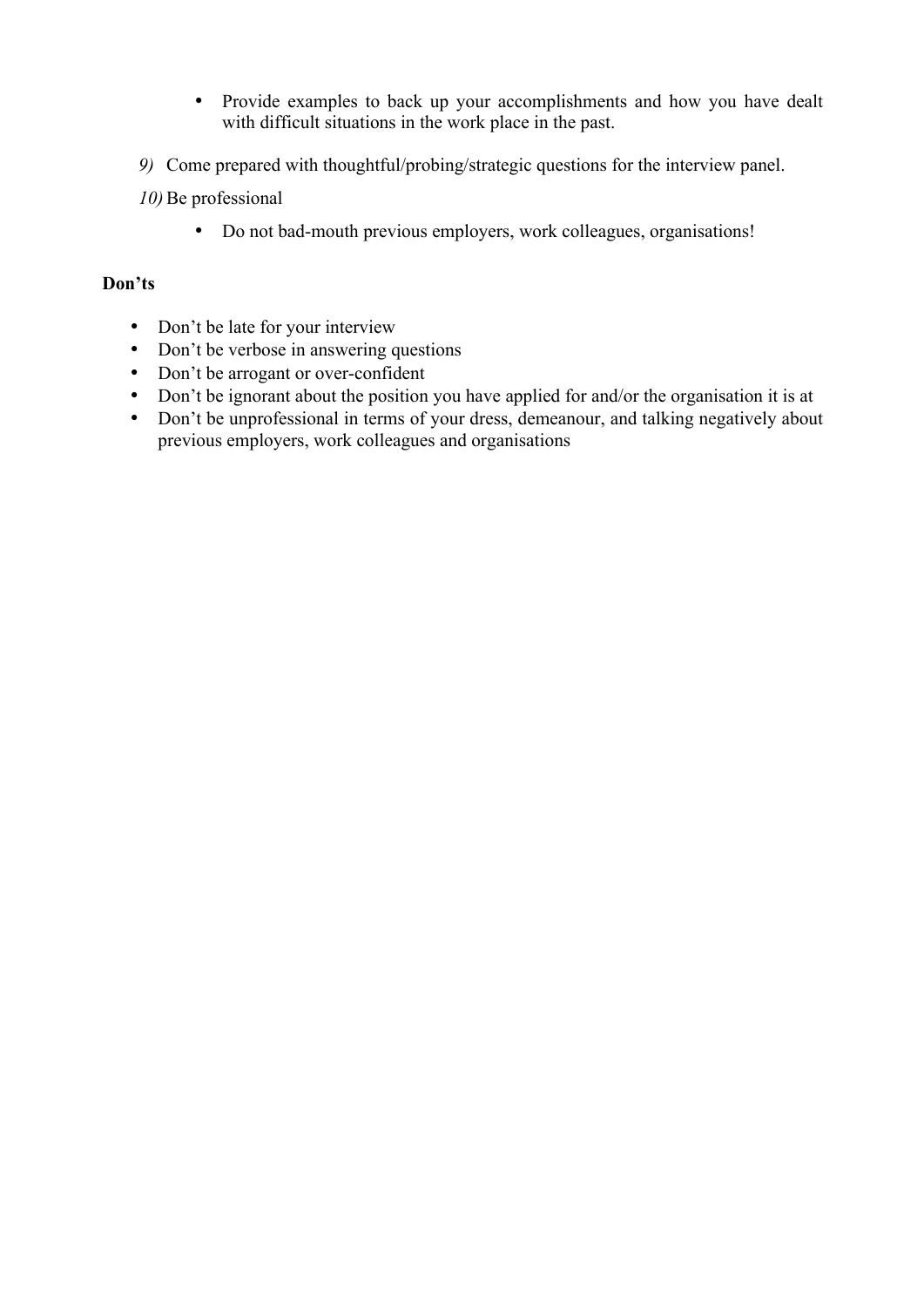#### *CURRICULUM VITAE*

# **Full NAME, Quals** [*BScHons, PhD*], Prof memberships [*MASA, MAIP*]

*Current Institution Institution's postal address Work phone number, your mobile number Work* email address (plus alternative), URL for your public webpage (if applicable)

#### **PROFESSIONAL PROFILE** – *concise summary of specific things that qualify you for the job*

- *Research* years of experience and areas of expertise and the work you are particularly known for [e.g. observational cosmology with particular emphasis on galaxy evolution *and its environmental dependencies*] what you are specifically known for. Mention experience with specific techniques and approaches that are relevant to the position [VLBI, optical IFU spectroscopy; SPH simulations; galaxy population sysnthesis]
- *Research leadership & management* any experience in leading and managing research projects and teams.
- *Teaching* experience in terms of type (lecturing, tutoring), level  $(1^{st}, 2^{nd}, 3^{rd}$  year uni), subject area, size of classes, as well as course development and coordination.
- *Engagement* leadership/service to your institution and profession by way of insitigating new initiatives [*establishing and leading a journal club*], sitting on internal and national/international committees [Aus student rep on ASA Council], and leading/participating in outreach and external activities [Science in Schools]

## **EDUCATION** – matter of fact listing of degree qualifications

- **PhD** details including university, year of graduation, title of thesis
- Lower degrees in order of Masters, Hons, Bachelor degree details as per PhD, including thesis title where appropriate

## **AWARDS AND HONOURS** – things that will distinguish you from other candidates

- Student prizes *[best student talk at ASA meeting, university medal]*
- Special PhD scholarships and fellowships [ARC DECRA, Future Fellowship; Hubble]
- ECR prizes, especially those for research excellence [AIP Ruby Payne-Scott Medal]
- Prizes that recognize research excellence [AAS Pawsey Medal]
- Invitations to give prestigious invited talks and lectures
- List other non-research awards/prizes only if relevant to job applied for

## **POSITIONS HELD** – all significant/relevant positions (in reverse chronological order)

| $[2017-$        | ARC DECRA, School of Physics, University of Queensland |
|-----------------|--------------------------------------------------------|
| $[2015 - 2017]$ | Senior Tutor, Brasnose College, Oxford                 |